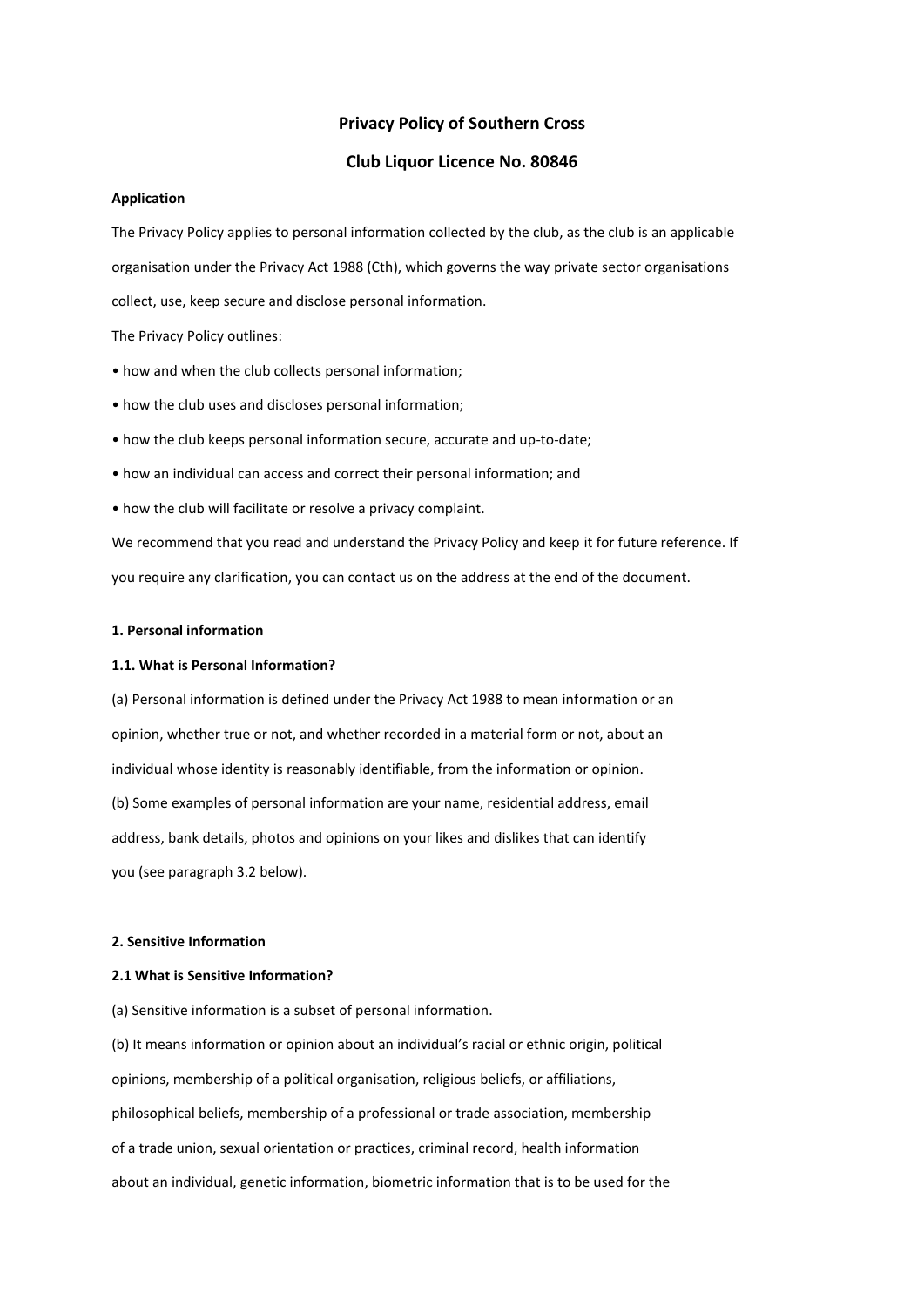purpose of automated biometric verification or biometric identification or biometric templates.

### **2.2 Collection of Sensitive Information**

(a) In general, we attempt to limit the collection of sensitive information we may collect from you, but depending on the uses you make of our products this may not always be possible and we may collect sensitive information from you in order to carry out the services provided to you.

(b) The type of sensitive information we may collect from you or record about you is dependent on the services provided to you by the club and will be limited to the purpose(s) for which it is collected.

(c) We do not use sensitive information to send you Direct Marketing Communications (as defined in paragraph 7 below) without your consent.

(d) We will not collect sensitive information from you without your consent.

# **2.3 Consent to collection of certain types of sensitive information**

We may collect certain types of sensitive information where you have consented and agreed to the collection of such information.

We will obtain your consent at (or around) the point in time in which we collect the information.

The main type of sensitive information that we may collect (if any) will usually relate to your:

- (a) criminal record (if any);
- (b) special food or dietary requirements due to medical, cultural or religious reasons;
- (c) biometric identification, such as fingerprint scans;
- (d) racial origin and religious beliefs, to the extent these are ascertainable from any

photographic identification (such as a driver's licence or passport);

(e) gambling habits;

(f) health or medical information,

but only if the sensitive information is necessary for, or incidental to, the purposes of collection set out in paragraph 4

## **3. Collection of your personal information**

3.1 We will only collect personal information that is necessary for us to provide our products and services to you. This depends ultimately upon the purpose of collection and we have set out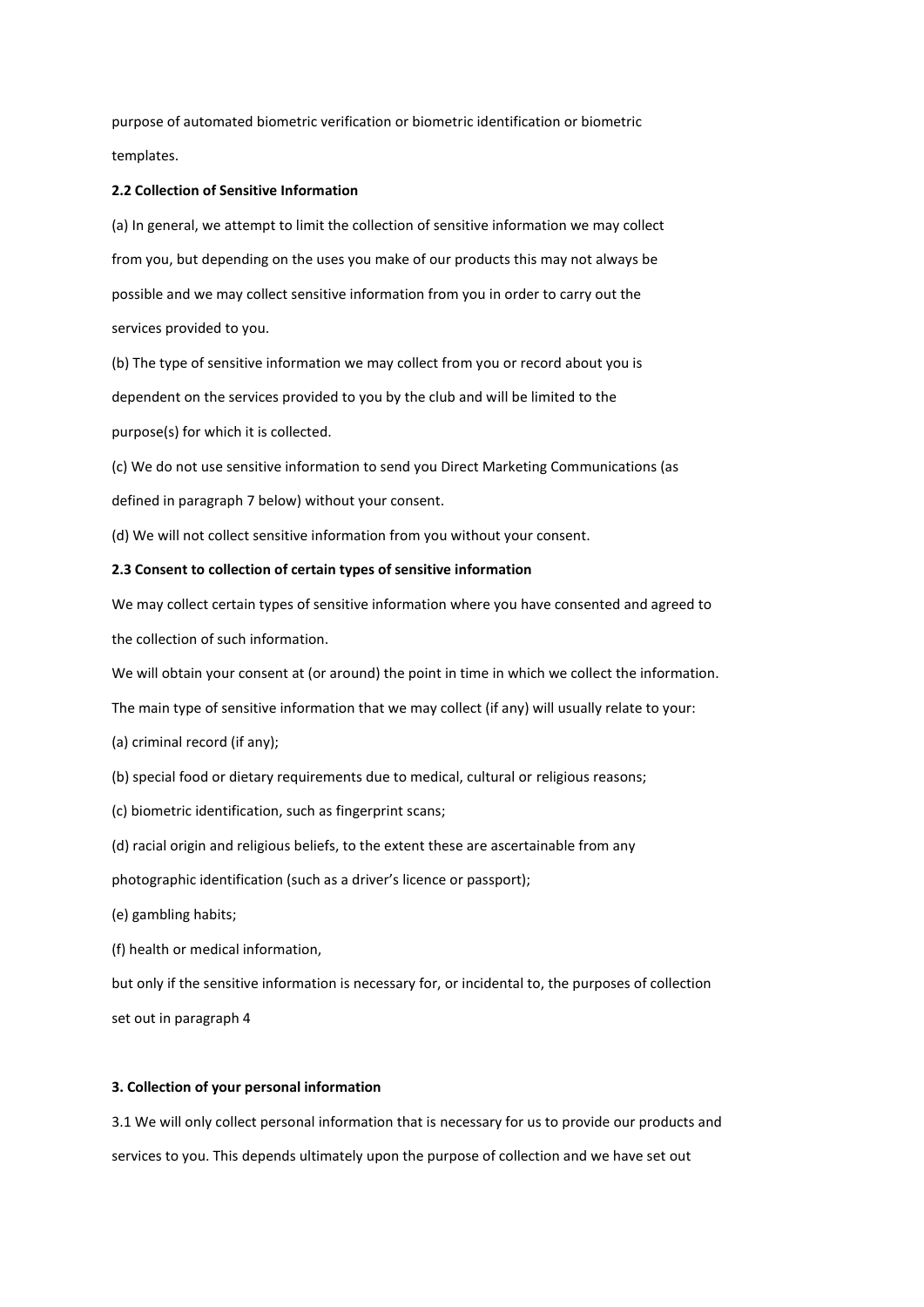the general purposes of collection at paragraph 4 below.

3.2 The type of information includes (but is not limited to) the following: (a) your contact information such as full name (first and last), e-mail address, current postal address, delivery address (if different to postal address) and phone numbers; (b) details relating to your employment (if applicable) or your previous employment, which

shall include, but is not limited to, obtaining your tax file number and superannuation

details;

(c) your date of birth;

(d) proof of your identity (including, but not limited to, driver's licence, passport, birth certificate);

(e) any sensitive personal information listed in paragraph 2.3;

(f) if applicable, emergency contact details;

Page 3 of 8

(g) details required as part of your club membership or visitation, including but not limited

to the information required under the members and visitors registers;

(h) whether you participated in any activity or event organised by the club;

(i) photographs or video footage taken at our premises, which may include you;

(j) your opinions, statements and endorsements collected personally or via surveys and

questionnaires, including but not limited to your views on the products and services offered by the club; and

(k) if you are requesting products or services from us or we are purchasing goods or services from you, then any relevant payment or billing information (including but not limited to bank account details, direct debit, credit card details, billing address, repayment information and invoice details).

3.3 As far as possible or unless provided otherwise under this privacy policy, we will collect your personal information directly from you. If we collect details about you from someone else, we will, whenever reasonably possible, make you aware that we have done this and the reason for it.

3.4 When you engage in certain activities, such as entering a contest or promotion, filling out a survey or sending us feedback, we may ask you to provide certain information, which you may withhold or provide at your own discretion. It is optional for you to engage in these activities.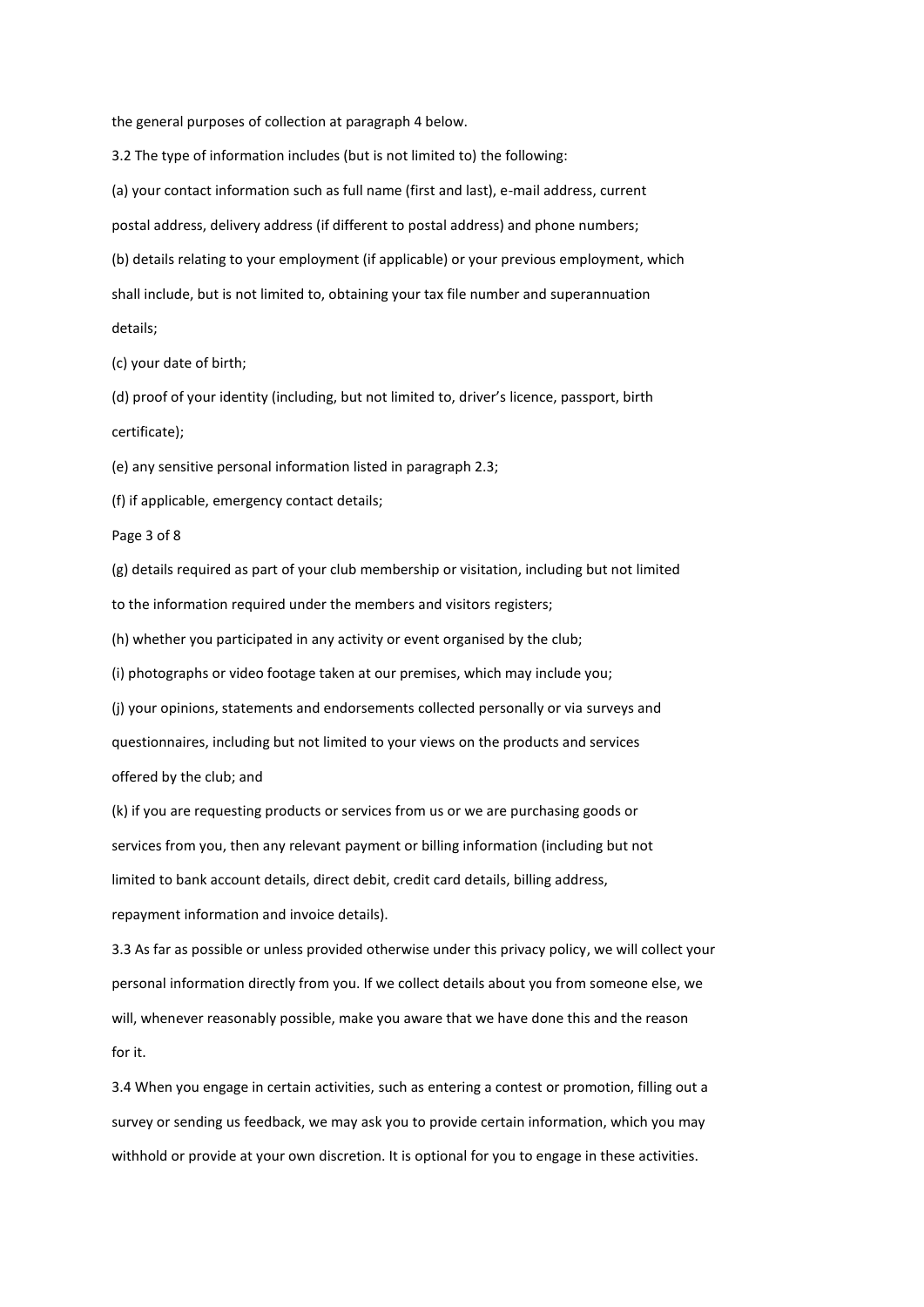3.5 Depending upon the reason for requiring the information, some of the information we ask you to provide may be identified as mandatory or voluntary. If you do not provide the mandatory data or any other information we require for us to provide our services to you, we may be unable to provide or effectively provide our services to you.

3.6 If you use our website, we may utilise "cookies" which enable us to monitor traffic patterns and to serve you more efficiently if you revisit our website. A cookie does not identify you personally, but may identify your internet service provider or computer. You can set your browser to notify you when you receive a cookie, and this will provide you with an opportunity to either accept or reject it in each instance.

## **4. Use and disclosure of your personal information**

4.1 We will only use or disclose your personal information for the primary purposes for which it was collected or as consented to and/or as set out below.

4.2 You consent to us using and disclosing your personal information to facilitate a purpose in connection with:

(a) if required, the verification of your identity, including the verification of your date of birth, if applicable;

(b) facilitating membership or visitation requirements (for example, entry into the Register of Members which is available for public inspection by other members);

(c) provision of our products and services to you, which shall include but is not limited to:

(1) the administration and management of our products and services, including charging, billing, credit card authorisation and verification, checks for financial standing, creditworthiness (including but not limited to undertaking an assessment for credit loss and obtaining credit references, if applicable), fraud and collecting debts; and

(2) to offer you updates, or other content or products and services that may be of interest to you;

(d) to facilitate the administration, management, and improvement of the club, including but not limited to:

(1) the use of your personal information collected in accordance with paragraph 3.1 in the administration and management of the club;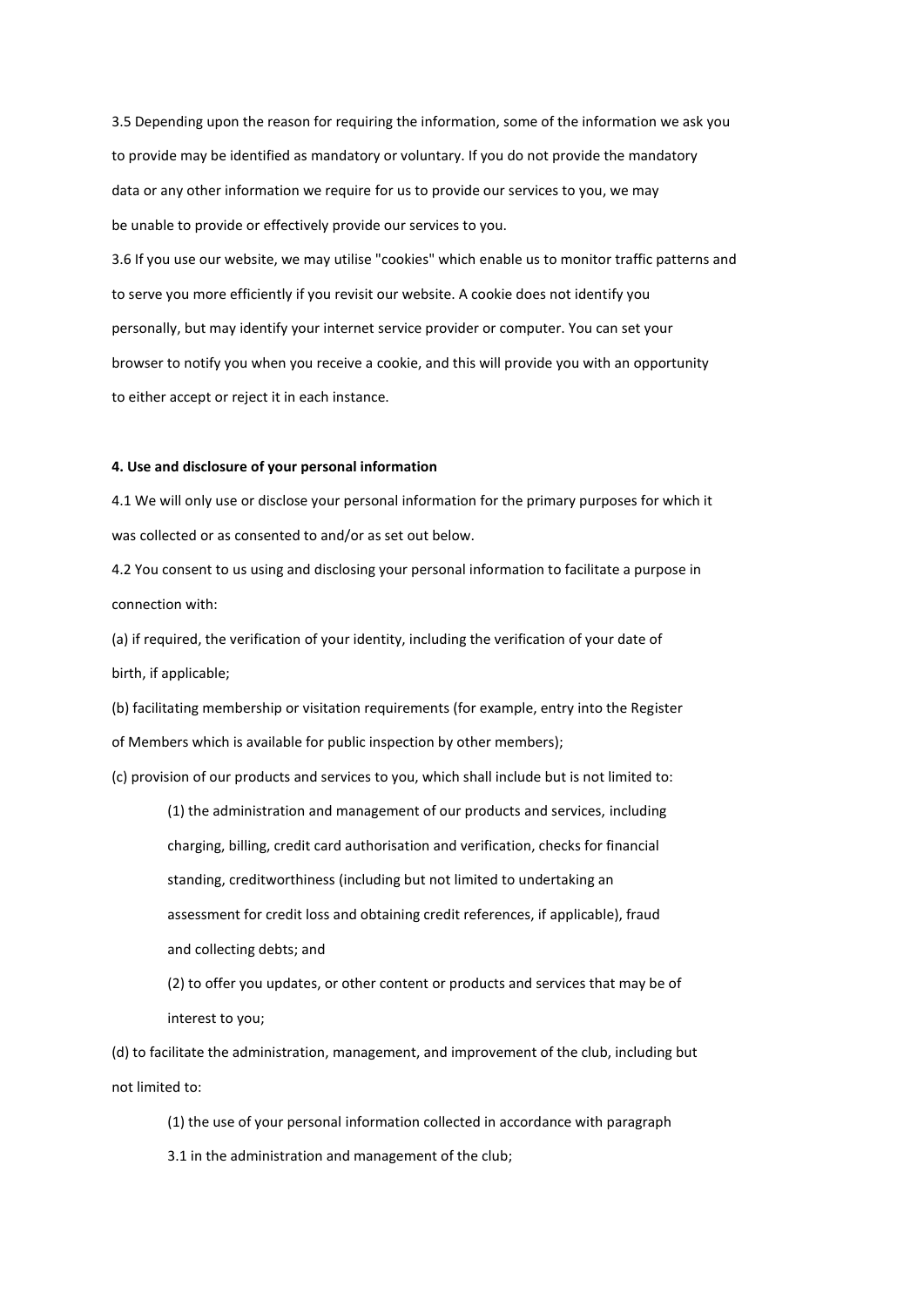(2) communications between Member Clubs (being those clubs which are members of Clubs Queensland), including but not limited to reciprocal arrangements and sharing of industry news;

(3) the management, governance, and administration of the club, including but not limited to any management and governance meetings of the club;

(e) if applicable, any requirement to include you in various registers maintained by the club including, but not limited to, the register of excluded persons;

(f) facilitating medical assistance in the event of a medical emergency, or to provide you with medical treatment as requested by you;

(g) your participation in any activity or event organised by the club or a third party organisation;

(h) your ability to attend other Member Clubs in Australia or New Zealand;

(i) co-ordinating, managing and maintaining good order and security of the club and our premises, which shall include but is not limited to protecting the rights and safety of other parties on our premises;

(j) investigating and reporting information to third parties regarding any accidents or incidents that may have occurred on our premises;

(k) the improvement of our services (including to contact you about those improvements and asking you to participate in surveys about our products and services);

(l) the maintenance and development of our products and services, business systems and infrastructure;

(m) marketing and promotional activities by us and our related bodies (including by direct mail, telemarketing, email, SMS)

(n) to provide customer service functions, including handling customer enquiries and complaints;

(o) to offer you updates, or other content or products and services that may be of interest to you;

(p) our compliance with applicable laws;

(q) the transfer, and matters in connection with a potential transfer, of the club to another entity; and

(r) any other matters reasonably necessary to continue to provide our products and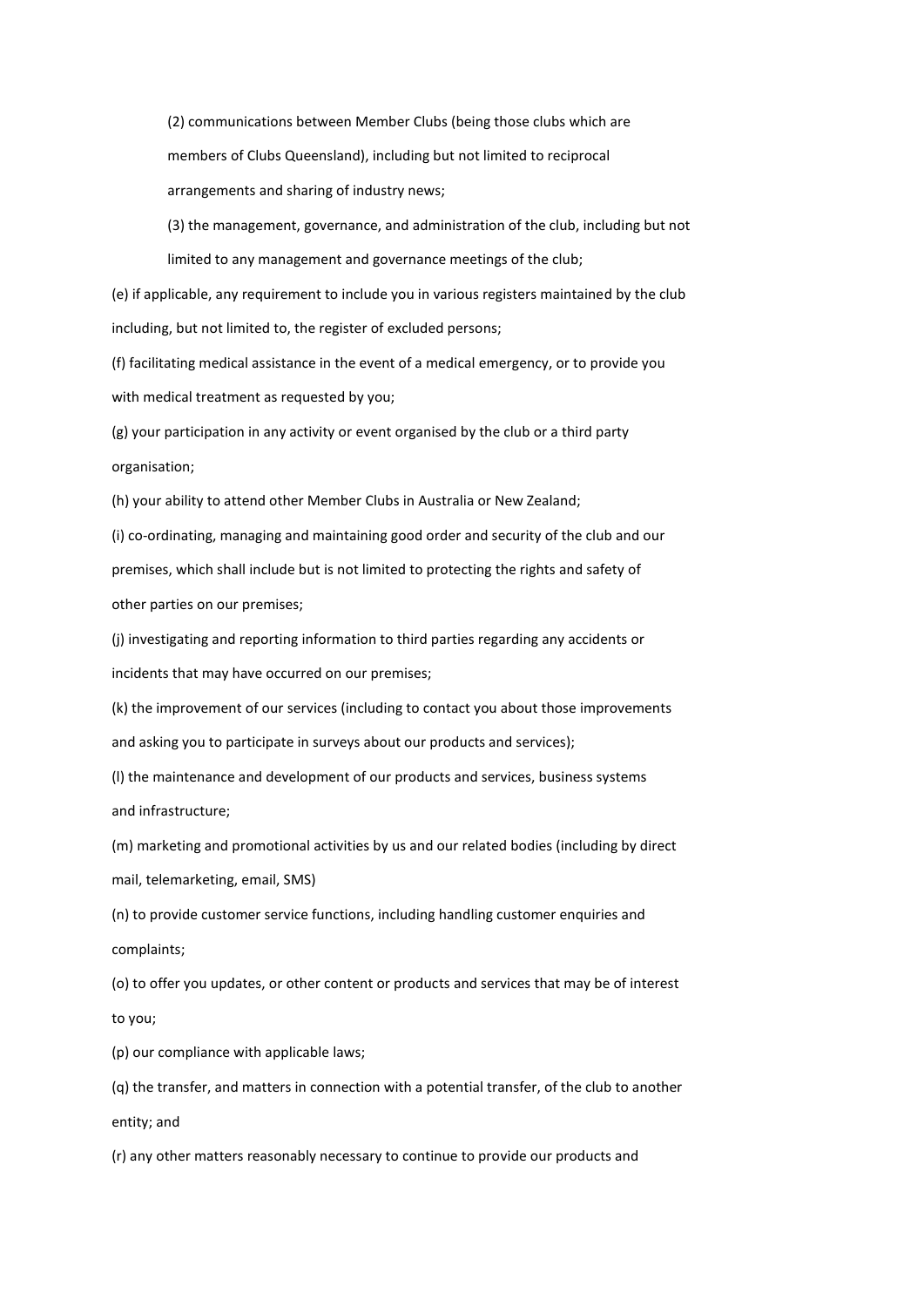services to you.

4.3 We may also use or disclose your personal information and in doing so we are not required to seek your additional consent:

(a) when it is disclosed or used for a purpose related to the primary purposes of collection detailed above and you would reasonably expect your personal information to be used or disclosed for such a purpose (secondary use);

(b) if we reasonably believe that the use or disclosure is necessary to lessen or prevent a serious or imminent threat to an individual's life, health, or safety or to lessen or prevent a threat to public health or safety;

(c) if we have reason to suspect that unlawful activity has been, or is being, engaged in; or (d) if it is required or authorised by law or formally requested by a statutory or regulatory authority.

4.4 In the event we propose to use or disclose such personal information other than for reasons in 4.1, 4.2, and 4.3 above, we will first seek your consent prior to such disclosure or use.

4.5 If you have received communications from us and you no longer wish to receive those sorts of communications, you should contact us via the details set out at the end of this document and we will ensure the relevant communication ceases. Any other use or disclosure we make of your personal information will only be as required by law or as permitted by the Privacy Act 1988 or by this privacy policy or otherwise with your consent.

#### **5. The types of organisations to which we may disclose your personal information**

5.1 We may disclose your personal information to other organisations. Examples of organisations and/or parties that your personal information may be provided include:

(a) other Member Clubs;

(b) Clubs Queensland and its related bodies;

(c) if applicable, Clubs Australia and Club New Zealand, and member clubs of Clubs

Australia and Clubs New Zealand;

(d) offshore service providers, if any;

(e) related entities and subsidiaries of the club and;

(f) our contractors and agents, including but not limited to our professional advisors such as accountants, solicitors and auditors or other companies who assist us in providing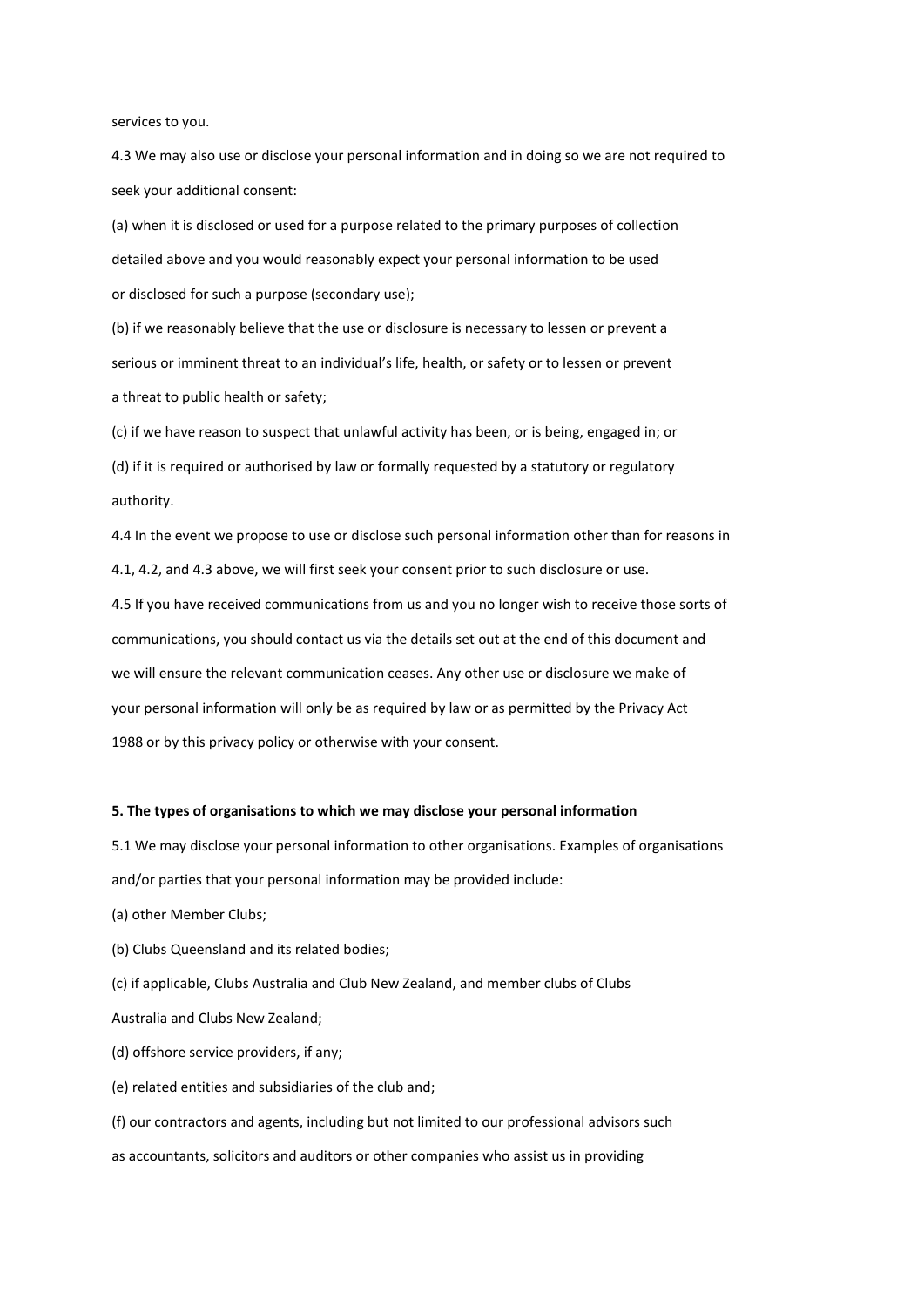our products and services to you.

5.2 Your personal information is disclosed to these organisations and/or parties only in relation to the goods or services we provide to you or for a purpose permitted by this privacy policy. 5.3 We take such steps as are reasonable to ensure that these organisations and/or parties are aware of the provisions of this privacy policy in relation to your personal information.

#### **6. Photographs and Closed-Circuit Television**

6.1 We use closed circuit televisions (CCTV) at certain locations throughout our premises (e.g. entry and exit) and surrounding areas. The CCTV is integral to our security system and CCTV images are stored for a minimum "retention period" of 30 days (unless an incident is identified, in which case the images are archived and retained for a minimum period of one year after the retention period unless they are given to the relevant authority (e.g. police or OLGR investigator). The CCTV footage must be archived if requested by the relevant authority. (Note: If an incident occurs at the venue, CCTV footage for the period leading up to, during and following the incident must be archived and where no incident has been identified, the CCTV footage is automatically deleted within 30 days after the retention period.) 6.2 As indicated in paragraph 3.2(i), we may take photographs of you attending our premises, and we may wish to use them for marketing and advertising purposes. Unless you advise us otherwise, you expressly agree and consent to the use of any photographs, which may include you, for the aforementioned purposes, without compensation.

### **7. Direct Marketing**

7.1 You expressly consent to us using your personal information, including any email address you give to us, to provide you with information and to tell you about our products, services or events or any other direct marketing activity (including third party products, services, and events) (Direct Marketing Communications) which we consider may be of interest to you. 7.2 Without limitation clause 7.1, if it is within your reasonable expectations that we send you Direct Marketing Communications given the transaction or communication you have had with us, then we may also use your personal information for the purpose of sending you Direct Marketing Communications which we consider may be of interest to you.

7.3 With exception to those organisations listed in 5.1, we will not disclose your personal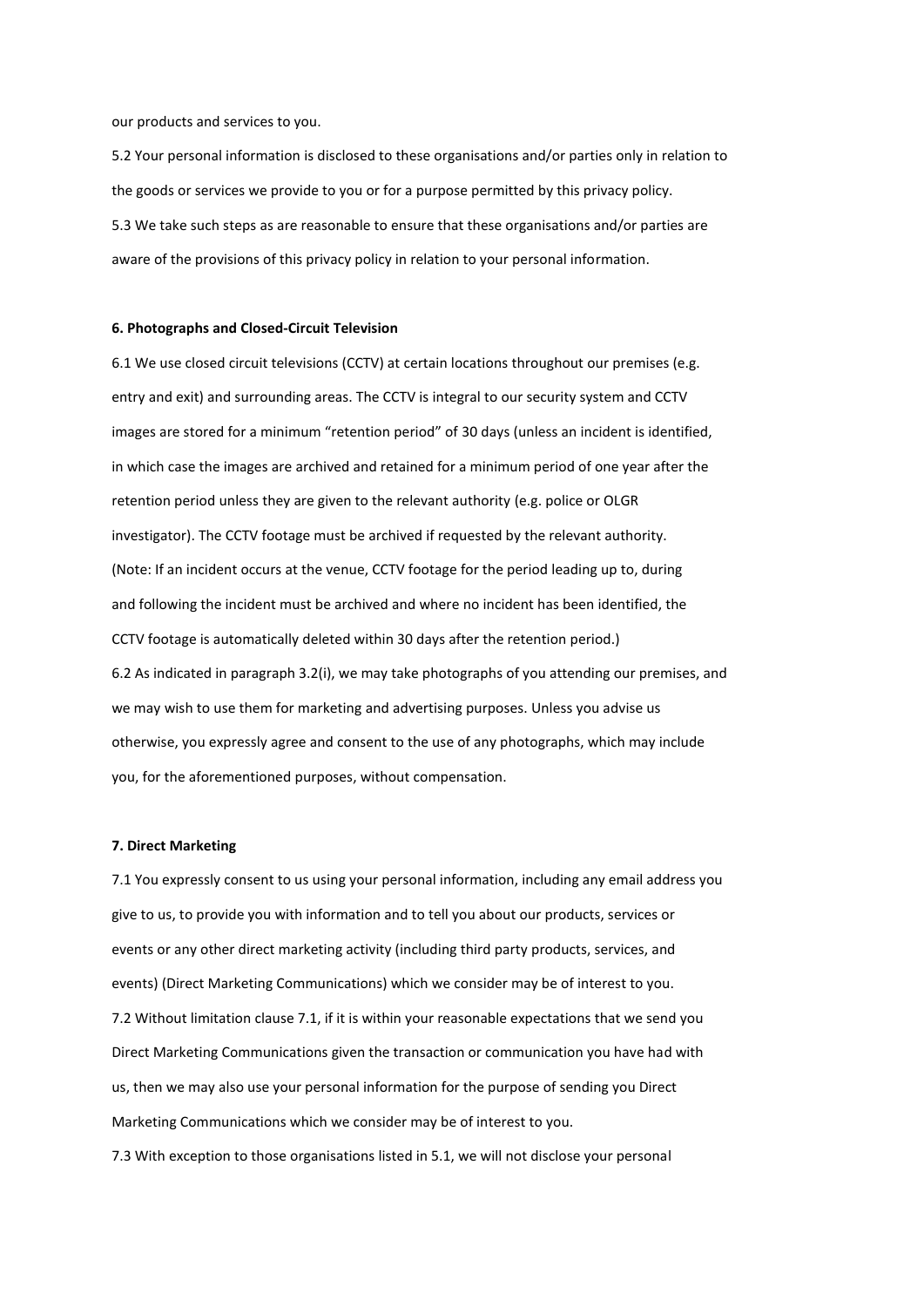information to other organisations unless you expressly consent to us disclosing your personal information to other organisations that may also use your personal information for sending you Direct Marketing Communications.

7.4 If at any time, you do not wish to receive any further Direct Marketing Communications from us, or others under paragraph 7.3, you may ask us not to send you any further information about products and services and not to disclose your information to other organisations for that purpose. You may do this at any time by using the "unsubscribe" facility included in the email or by contacting us via the details set out at the end of this document.

### **8. Cross Border Disclosure**

8.1 Any personal information that you provide to us may be transferred to, and stored at, a destination outside Australia, including but not limited to New Zealand and the United Kingdom, where we may utilise overseas data and website hosting facilities or have entered into contractual arrangements with third party service providers to assist us with providing our goods and services to you. Personal information may also be processed by staff or by other third parties operating outside Australia who work for us or for one of our suppliers, agents, partners or related companies.

8.2 By submitting your personal information to us, you expressly agree and consent to the disclosure, transfer, storing or processing of your personal information outside of Australia. In providing this consent, you understand and acknowledge that countries outside Australia do not always have the same privacy protection obligations as Australia in relation to personal information. However, we will take steps to ensure that your information is used by third parties securely and in accordance with the terms of this privacy policy.

8.3 The Privacy Act 1988 requires us to take such steps as are reasonable in the circumstances to ensure that any recipients of your personal information outside of Australia do not breach the privacy principles contained within the Privacy Act 1988. By providing your consent, under the Privacy Act 1988, we are not required to take such steps as may be reasonable in the circumstances. However, despite this, we acknowledge the importance of protecting personal information and have taken reasonable steps to ensure that your information is used by third parties securely and in accordance with the terms of this privacy policy.

8.4 If you do not agree to the transfer of your personal information outside Australia, please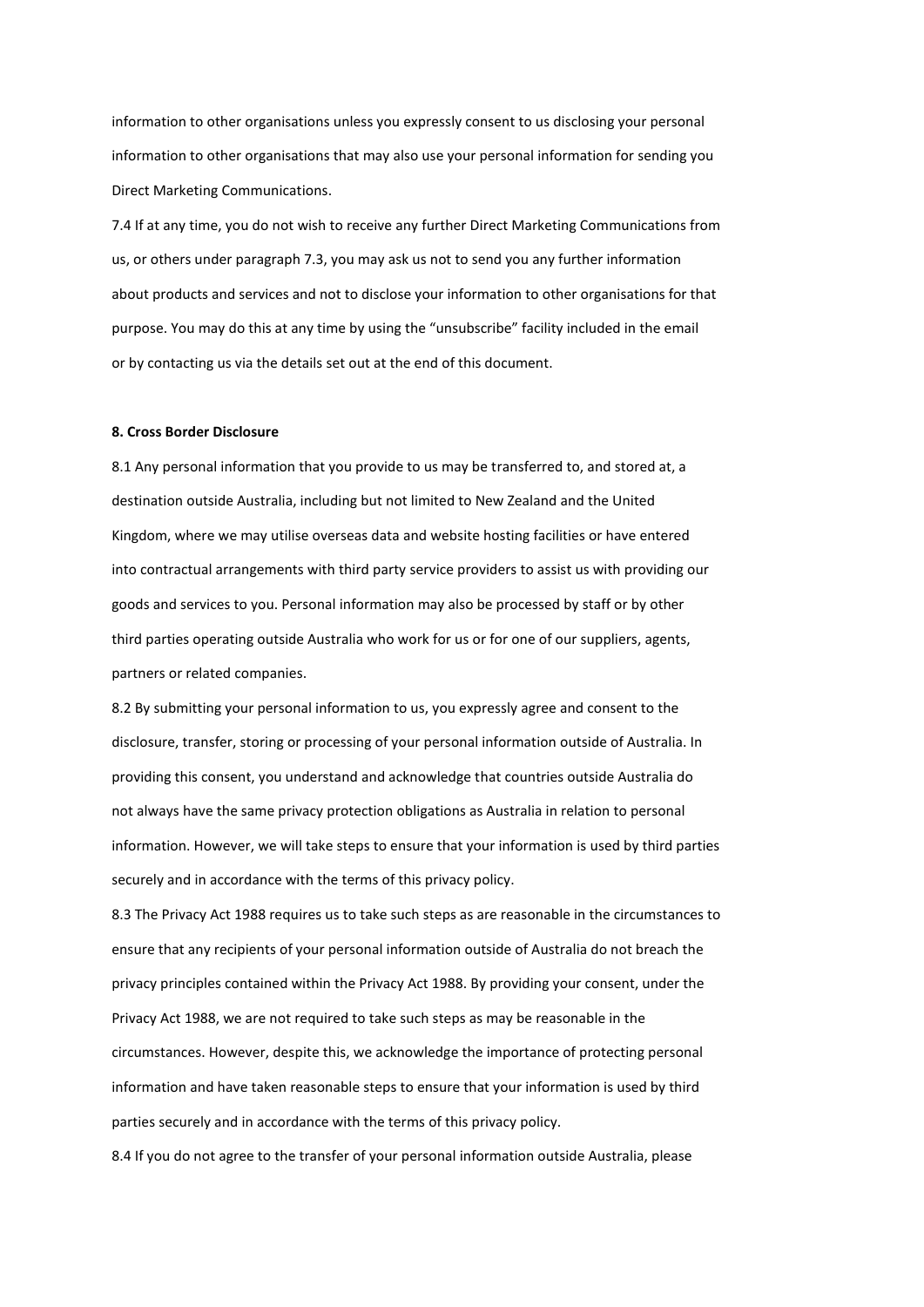contact us by via the details set out at the end of this document.

#### **9. Data quality and security**

9.1 We have taken steps to help ensure your personal information is safe. You will appreciate, however, that we cannot guarantee the security of all transmissions or personal information, especially where the Internet is involved.

9.2 Notwithstanding the above, we will take reasonable steps to:

(a) make sure that the personal information we collect, use, or disclose is accurate, complete and up to date;

(b) protect your personal information from misuse, loss, unauthorised access, modification or disclosure both physically and through computer security methods; and (c) destroy or permanently de-identify personal information if it is no longer needed for its purpose of collection.

9.3 However, the accuracy of personal information depends largely on the information you provide to us, so we recommend that you:

(a) let us know if there are any errors in your personal information; and

(b) keep us up to date with changes to your personal information (such as your name or address).

#### **10. Access to and correction of your personal information**

10.1 You are entitled to have access to any personal information relating to you which we possess, except in some exceptional circumstances provided by law (e.g. secrecy provisions under the Anti-Money Laundering and Counter Terrorism Financing Laws). You are also entitled to edit and correct such information if the information is inaccurate, out of date, incomplete, irrelevant or misleading.

10.2 If you would like access to or correct any records of personal information we have about you, you can access and update that information (subject to the above) by contacting us via the details set out at the end of this document.

# **11. Consent**

11.1 You are agreeing to the terms of this privacy principle if you visit the club, use our website or